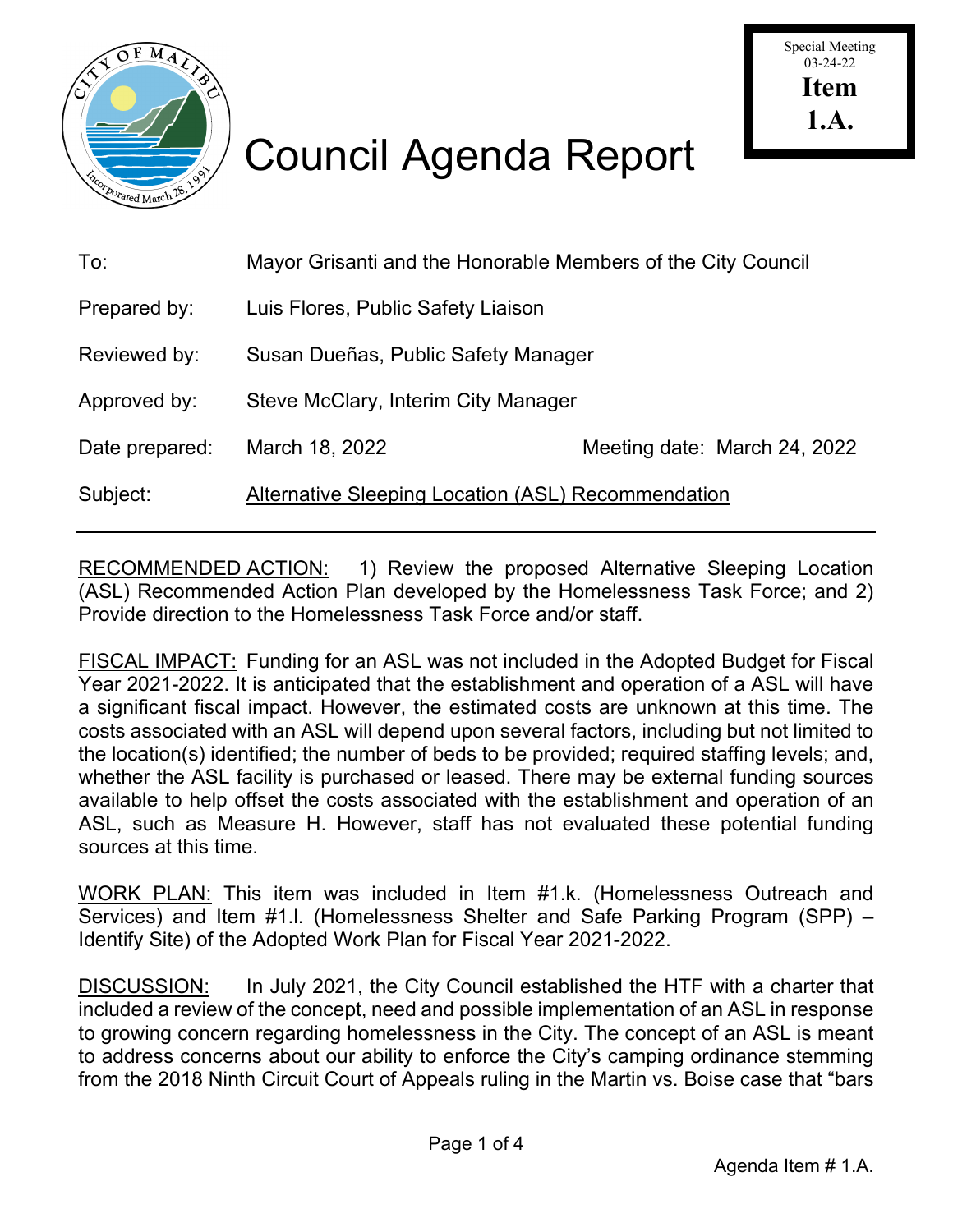a city from prosecuting people criminally for sleeping outside on public property when those people have no home or other shelter to go to."

At its Regular meeting on October 19, 2021, the HTF formed the Emergency and Temporary Services Ad Hoc Committee (Ad Hoc Committee) to investigate what would be required to establish an ASL, then report back to the full Task Force with a recommendation for the City Council on the feasibility of establishing an ASL within or near the City. After reviewing publicly available information derived from many sources, discussions with subject matter experts, and site visits to existing ASLs implemented by other jurisdictions, the Ad Hoc Committee compiled its findings into an ASL Recommended Action Plan (Action Plan) (Attachment 1) that provides a consensus of the group's collective ideas. The Action Plan was reviewed and approved by the Task Force during its special meeting on February 1, 2022 and is designed as a guide to implement a primary, secondary, or tertiary plan. Those three plan options are described below:

### Primary Plan

The Primary Plan recommends that an ASL be established outside the Malibu city limits and within approximately 20 miles of the Los Angeles County Sheriff's Department (LASD) Lost Hills Station. The HTF believes this is the maximum distance from the City that would still enable LASD to enforce the City's camping ordinance. The ASL would provide shortterm sleeping arrangements and transitional support services to those who agree to, and continue to abide by, required behavioral standards. The HTF proposes that the beds could be in one larger facility or distributed across one or more residential modules, with either option having unique advantages.

According to the Action Plan, the advantages of the one or more residential module option include:

- 1. Utilizing existing single-family dwelling (SFD) units, may reduce or eliminate the need for permitting or additional municipal or community approvals.
- 2. Scalability of bed quantity by bringing additional modules online.
- 3. The City may be able to implement at least one or two modules (and thus have available beds) within 60 to 90 days of approval.
- 4. A relatively low-cost threshold for initial implementation if units are rented or leased.
- 5. Improving access to services as the modules can also be strategically placed in areas that are transit-friendly to Social Security or mental and medical health facilities, as well as to jobs, shopping, and other basic life services.

The advantages of the one larger facility option include, without limitation:

1. A lower per bed cost of staffing and operating.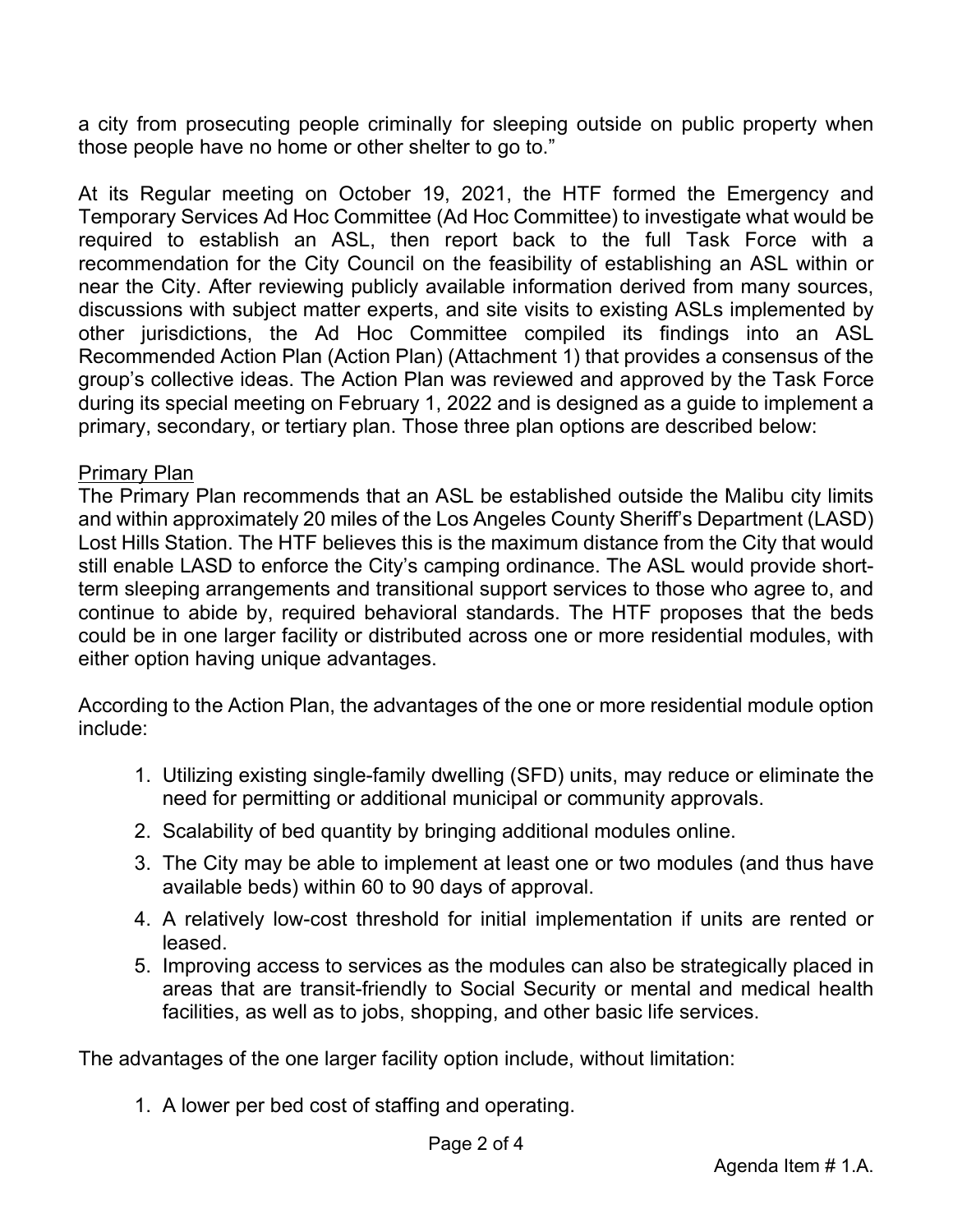- 2. Scalability of other fixed costs.
- 3. Greater efficiency in managing and administering services, including meals.
- 4. The increased ability to monitor participant compliance and prevent illicit behaviors, particularly if an open plan structure is used.

## Secondary Plan

The Secondary Plan recommends that an ASL be established within the Malibu city limits if, and only if, the Primary Plan of establishing an ASL outside the City is determined to be unfeasible. If the ASL were to be established within Malibu, the HTF recommends establishing restrictions and covenants, including a maximum bed count, a "zerotolerance" zone, prohibition of loitering, and more. The zero-tolerance zone is to be within a substantial radius of the ASL with enhanced security and enforcement to prevent the sale or use of drugs, loitering, camping, smoking (unless in safe, designated areas), and violation of nuisance laws.

## Tertiary Plan

The Tertiary Plan recommends the City explore opportunities to utilize beds at one or more existing facilities outside the Malibu city limits, provided that the City would provide reasonable transportation to the facilities and confirm that the arrangement would enable LASD to enforce Malibu's ordinances that regulate public space. Any contract with a service provider for this purpose would be contingent on whether they can reserve a specific number of beds exclusively for the City's use.

## Additional Considerations

The options presented in the Action Plan each have fiscal and administrative advantages and disadvantages that must be taken into careful consideration upon deciding. In addition, staff recommends considering the following points:

- 1. The primary service providers for people experiencing homelessness are all located outside of Malibu.
- 2. Establishing an ASL within the City would likely result in greater financial support from Los Angeles County, Los Angeles Homeless Service Authority (LAHSA), and other sources of funding allocated specifically for homelessness services.
- 3. Establishing an ASL outside the City will likely be more successful if the City can partner with the host city though an agreement or formation of a housing trust.
- 4. Establishing an ASL outside of Malibu city limits can lead to significant pushback from the host community and potentially lead to legal action if a proper partnership is not pursued.
- 5. Providing a sleeping location where homeless individuals can reside safely contributes to the City's overall public safety and improves the hazardous living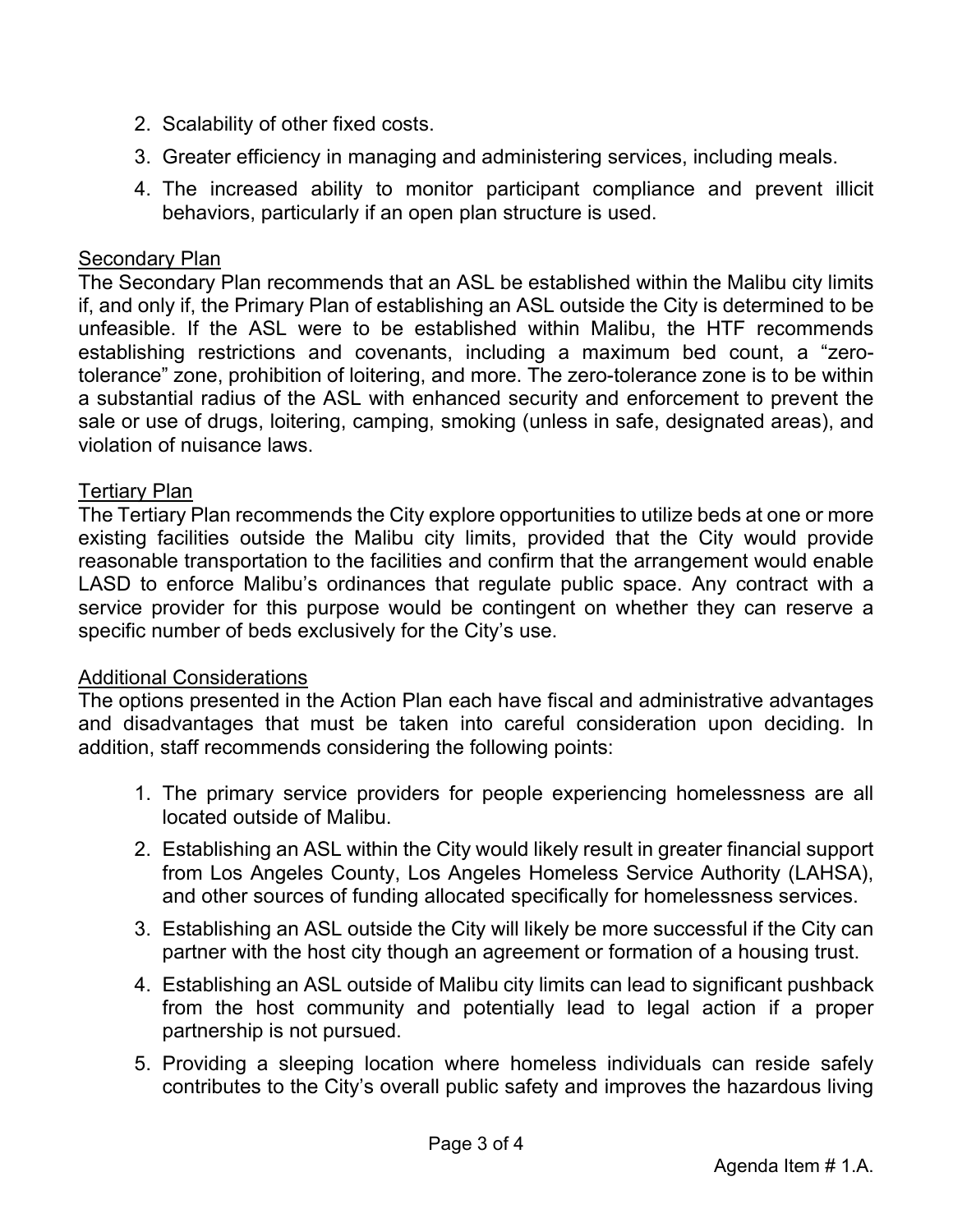conditions of those encamped within the creek, canyon, and beach areas in Malibu.

- 6. Many grants and other potential sources of funding are contingent upon the Los Angeles County Service Planning Area (SPA) in which they are established, indicating differing financial support if an ASL is established outside of Malibu's respective SPA (SPA 5).
- 7. Solutions that require less outside financial support from county, state or federal sources will increase the City's control over operations. Conversely, the more county, state or federal support that is used, the less control the City will have due to the rules and regulations that come with grants.

Staff recognizes that there are many factors to consider, and more information may be needed to determine next steps and therefore recommends that the City Council review the Action Plan and provide further direction to the HTF and/or staff.

ATTACHMENTS: ASL Recommended Action Plan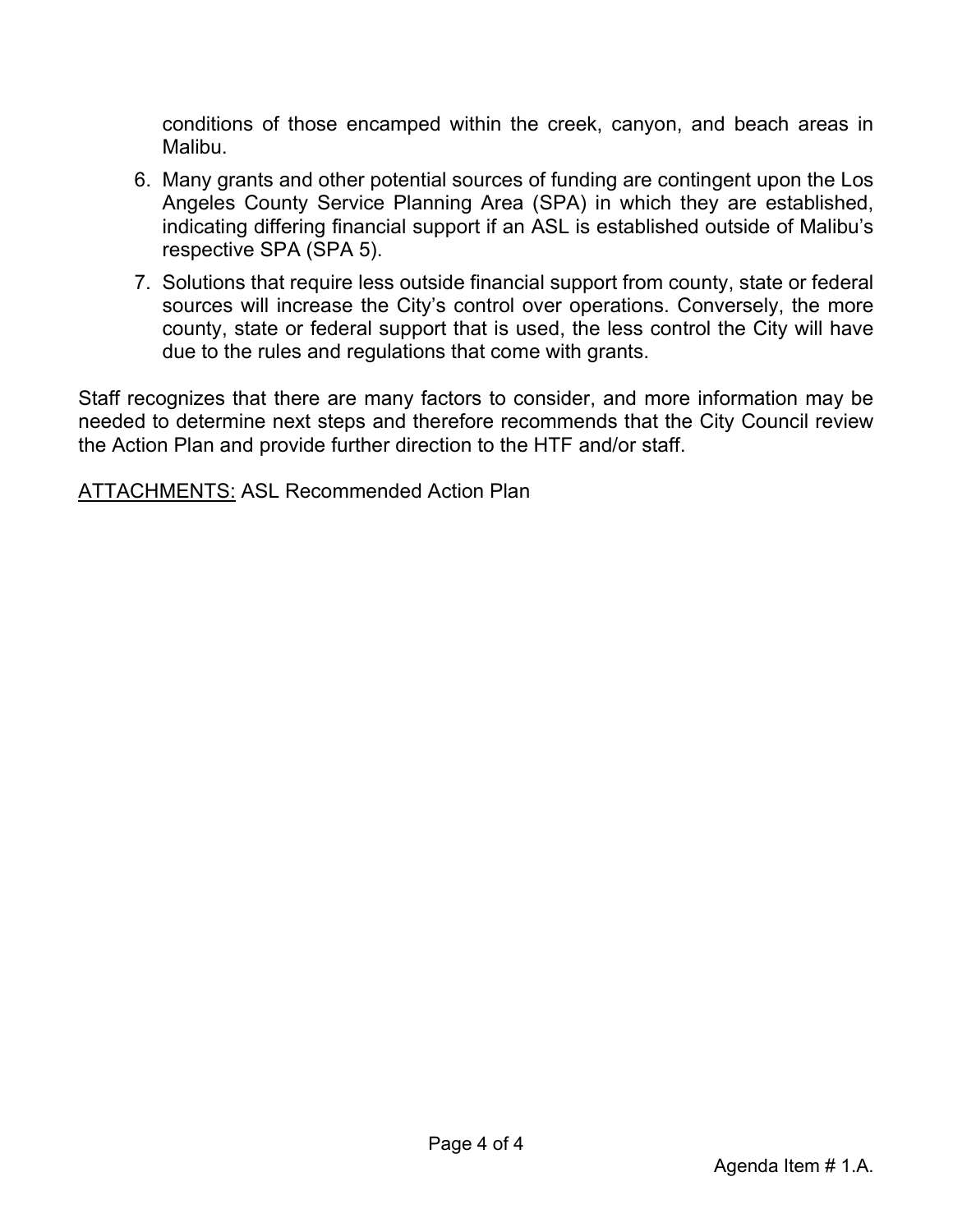## Recommended Action Plan

DATE: [to be added]

TO: THE MALIBU CITY COUNCIL

FROM: TASK FORCE ON HOMELESSNESS

RE: ALTERNATIVE SLEEPING LOCATION(S)

#### **TASK FORCE CHARTER**

On July 21<sup>st</sup>, 2021, the City of Malibu (the "City") created the Task Force on Homelessness ("HTF"), with an initial charter ("Charter") as follows:

**1. Review the draft updated goals and objectives of the Homelessness Strategic Plan.**

**2. Review the concept, need and possible implementation of an Alternative Sleeping Location (ASL).**

**3. Develop a plan to mitigate public safety and environmental impacts, particularly fires, related to homeless encampments.**

**4. Explore new ideas to address homelessness, research strategies used by other jurisdictions, and identify best practices that could be implemented in Malibu.**

**5. Develop a robust public engagement and outreach plan to obtain community input on proposed strategies to protect the health, safety, and welfare of the community from the dangers of homelessness and provide assistance to Malibu residents experiencing homelessness.**

**6. Make recommendations to the City Council on all of the above.**

#### **EXECUTIVE SUMMARY**

It is in the spirit of this Charter that the HTF submits the following Recommendations (the "Report"), which will be discussed in greater detail below.

Establish an Alternative Sleeping Location ("ASL") of up to thirty (30) beds for individuals experiencing homeless.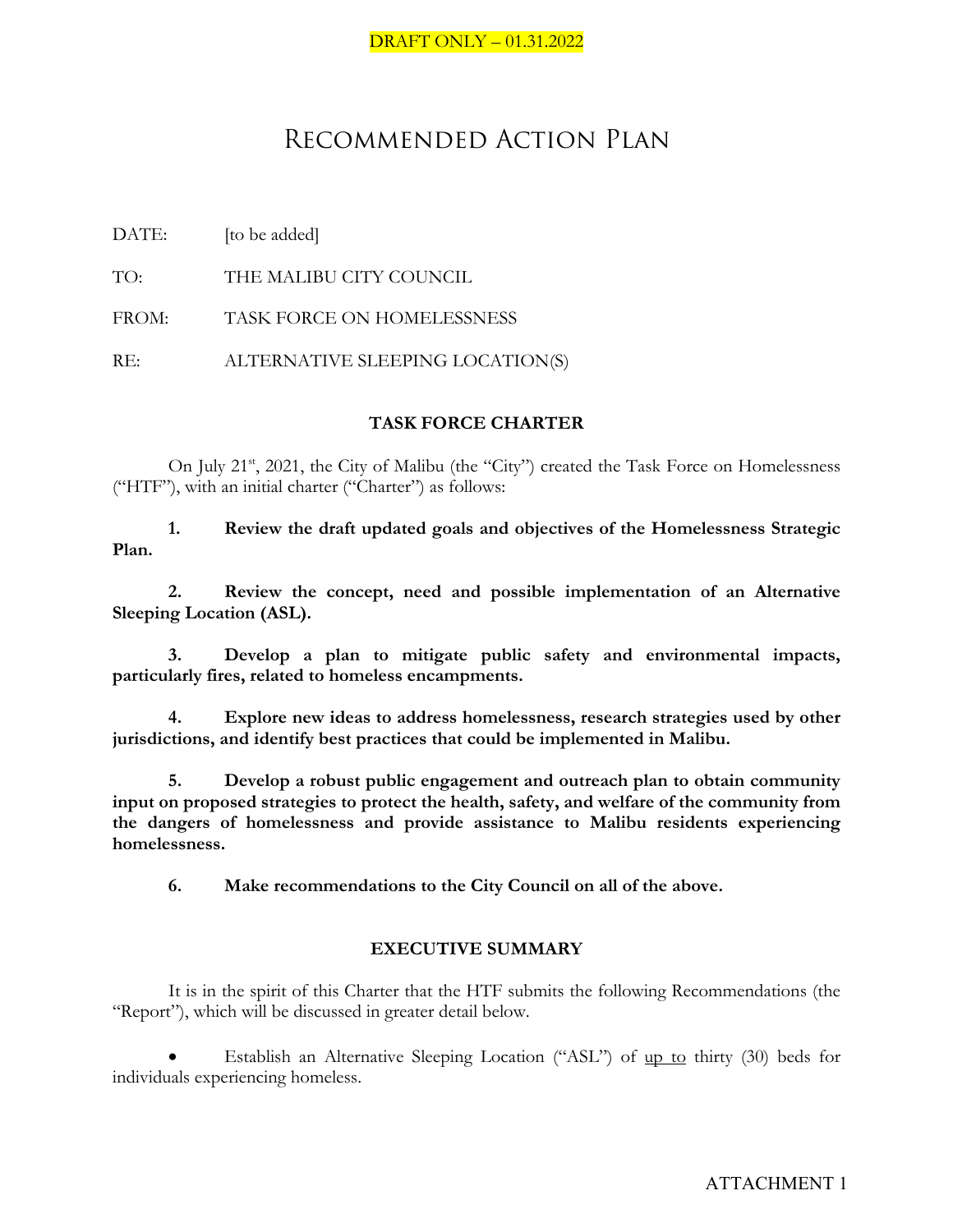Such ASL will provide a limited number of overnight-only "emergency" beds for LASD referrals to allow full enforcement of no-camping and similar ordinances throughout the City as well as a certain number of additional beds accompanied by appropriate supportive services to help ASL participants transition expeditiously to sustainable housing solutions.

• Provide appropriate transportation to such ASL, as needed.

Work with organizers of existing meal programs to redirect their efforts towards supporting the ASL program.

This Report reflects, as best as possible, the opinions and recommendations of a majority of the HTF. It is the result of a review of work products provided by various HTF Ad Hoc committees, open discussions at HTF Public Meetings and publicly available information derived from many sources, including without limitation, the Homelessness Working Group.

It is important to note that this Report does not perfectly reflect 100% of every viewpoint, opinion, priority or verbiage of any one HTF member, but rather is a general consensus of the majority and includes many compromises of individual ideas and opinions. The City Council is urged to take all the viewpoints presented herein into consideration when deciding on future courses of action.

The HTF shall continue to work on the above Charter unless or until such time as the City Council moves to terminate its existence, or modifies its objectives.

#### **INTRODUCTION**

The number of individuals living without homes has continued to grow in California and in many municipalities across the United States. Malibu residents have a wide variety of opinions on why this is occurring, just as there are equally diverse opinions on how to resolve and/or deal with this problem. These varying viewpoints range from minor or semantic in nature to very divergent, emotionally charged and polarizing.

This Report puts forth an action plan that the City can adopt to begin reducing the number of unhoused individuals within the City and to increase the entire community's safety from health, fire, crime and other issues which have been exacerbated by individuals residing on the streets, sidewalks, parks, brush and in other public spaces.

While there may be divergent and controversial issues surrounding homelessness, including its causes, effects and solutions, there are several things that the HTF believes would be agreed upon by the vast majority of Malibu's citizens:

1. Homelessness continues to be an extensive problem.

2. Previous efforts have yielded measurable results, but further decisive action is clearly needed.

3. Hand-outs are rarely as effective as hand-ups, so any actions the City takes should always be geared towards prioritizing helping those who are ready, willing and able to put in personal effort to regain—not only housing—but dignity, productivity, self-esteem and independence.

2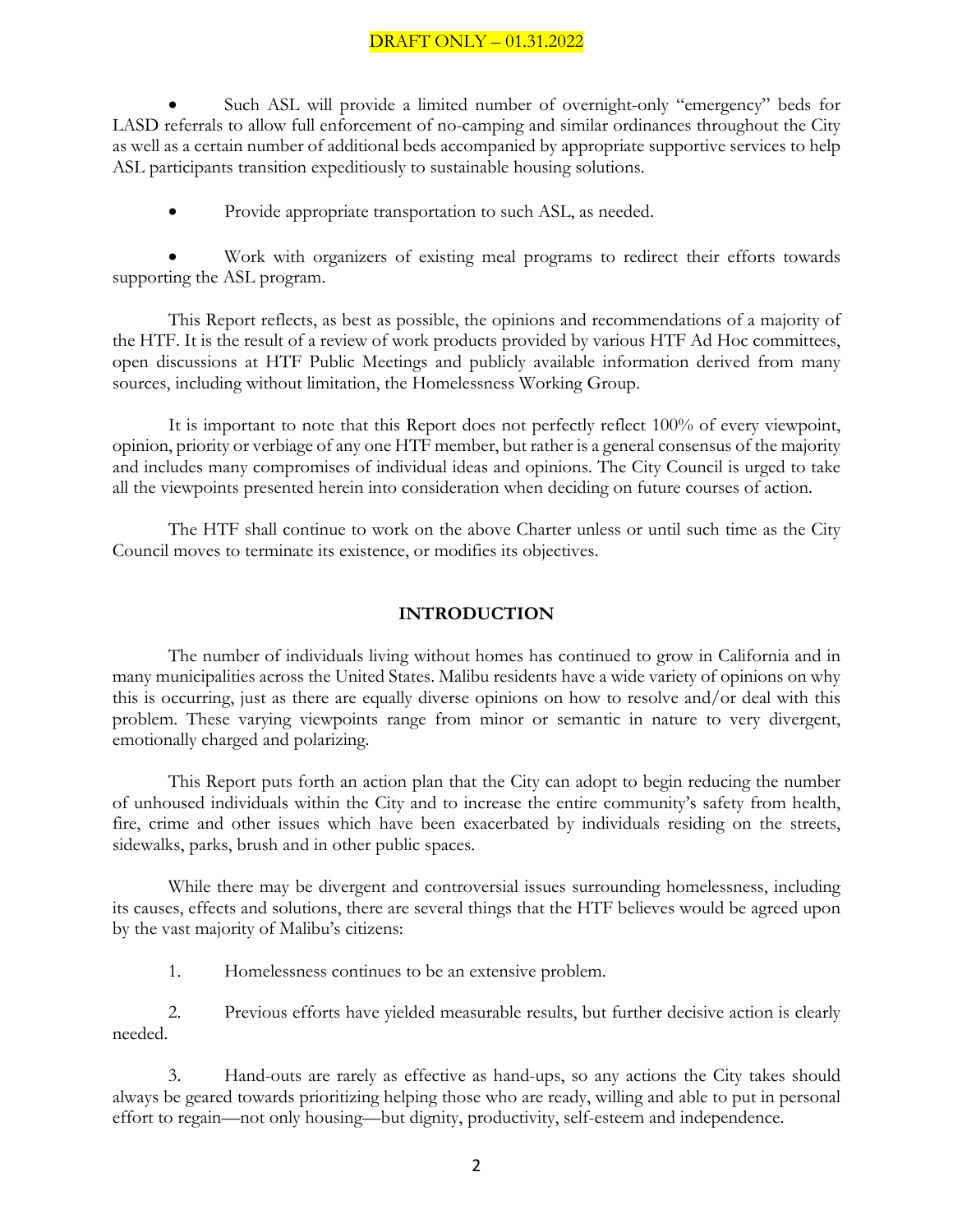4. There continues to be a substantial subset of unhoused individuals who are resistant to housing solutions—especially when such solutions require structure, potential behavioral modification and expectations that such individuals seek (or be willing to accept) suitable employment and substance abuse/mental health treatment (if and when applicable).

5. A variety of court rulings have limited law enforcement's ability to displace individuals experiencing homelessness and/or their encampments from public spaces without other conditions being met—specifically the existence of viable alternative sleeping location(s).

6. Malibu, with its small population and limited resources and services, is simply not able to facilitate shelter for everyone who may happen, at any given time, to be within the City limits—and a vast majority of the transient/homeless population (especially those without a reasonable nexus to the City) will not be able to secure long term housing within the City.

7. The rights of the entire community to live, work, visit, and peacefully and safely enjoy the City should outweigh unreasonable expectations of the few who may choose to remain unhoused, unemployed and/or untreated.

8. While the City should continue efforts to assist as many individuals experiencing homelessness to become "housed" as may be willing and able as well as practical (within the resources available) the primary objective of the City Council must be to ensure the health, safety and welfare of the entire community and no homeless initiative(s) should be implemented that violate, disregard or diminish the primary objective.

9. Malibu is located in a State Mapped Very High Fire Hazard Severity Zone (VHFHSZ) and has experienced a significant increase in homeless-related arson fires. These threaten the environment, property, businesses, and more importantly—the lives of citizens, unhoused individuals, firefighters and other first responders, thus increasing the urgency of solutions to reducing the homeless population.

10. DOING NOTHING AND HOPING THAT THINGS WILL IMPROVE IS NOT A VIABLE OPTION.

#### **TERMINOLOGY**

Words and their meanings are important, however, sometimes discussions on issues can become hindered by varying interpretations of what certain words or phrases actually mean. It is the hope of the HTF that semantics will not prohibit active and healthy discussion, compromise and action. The City Council is urged to request clarification of any term or phrase used herein where such term or phrase causes confusion or any unintended or adverse consequence.

A relevant example of this is often the use of the word "homeless" or "homelessness" which can invoke feelings that range from sympathy and concern to fear and resentment. Nothing in this Report should be construed as implying that "homeless" people as a class are lesser human beings or the sole cause of society's ills. Often HTF members may have used words or phrases that may be offensive to some—that was clearly never the goal of the HTF or any of its members. The true goal was to facilitate open dialogue, encourage diverse ideas, while not "missing the forest for the trees" when discussing this issue within the HTF. The HTF is focused on assisting those individuals who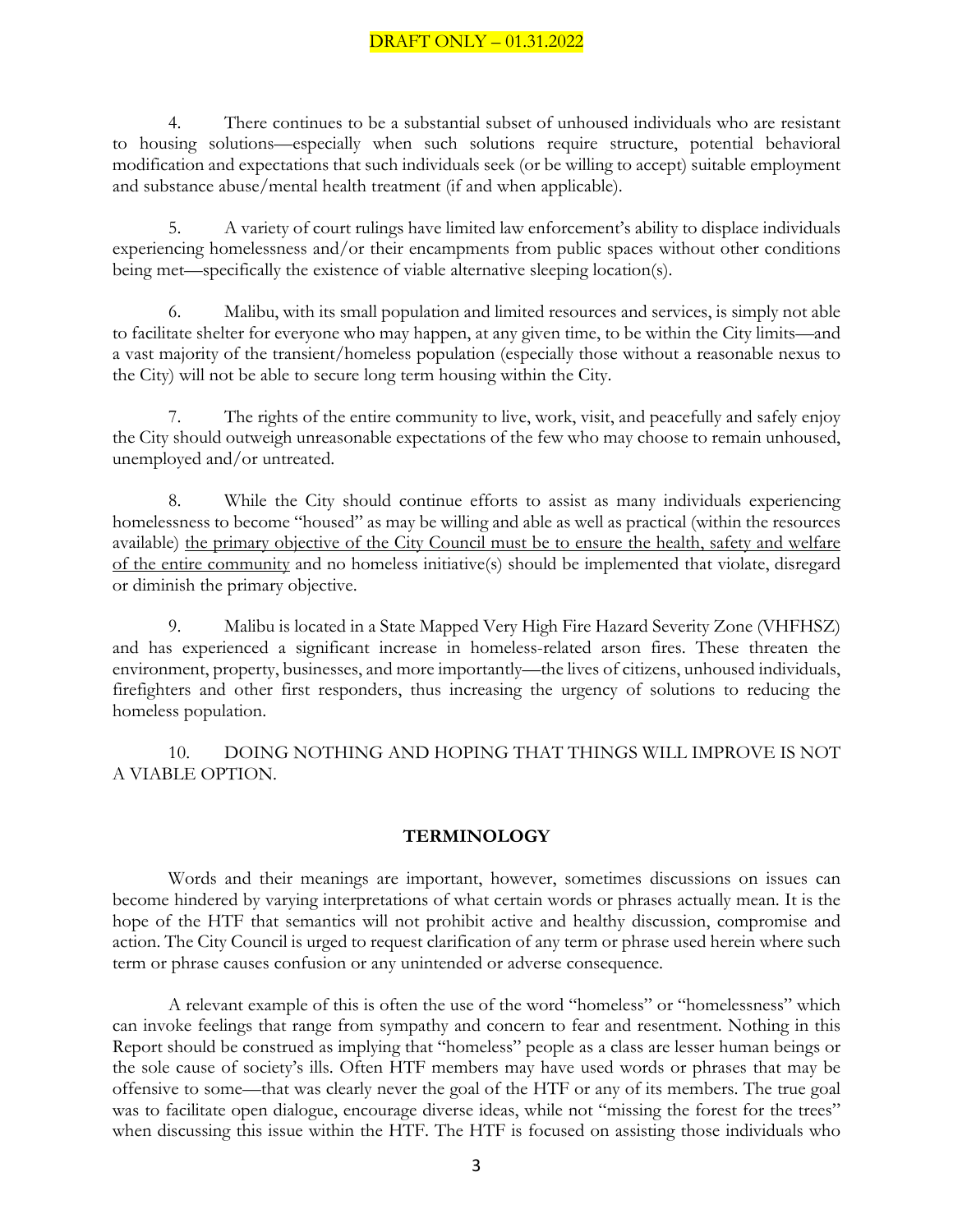are willing to receive transitional support services and work towards greater self-reliance, while protecting the community from the adverse impacts created and exacerbated by individuals "occupying, camping and/or temporarily residing" in public spaces.

While it is not a crime to be homeless, and there are those who are unhoused through external circumstances beyond their reasonable control, it is not fair for an unhoused individual: (i) to resist qualified mental health or substance abuse treatment (if diagnosed needed and available), (ii) to refuse to seek or maintain employment (commensurate with such individual's present abilities), (iii) to disclaim being subject to the same laws and boundaries society imposes on itself, (iv) to select *any* public place they want to camp and/or reside despite the adverse effects on themselves and others, and (v) to believe that they should be exempt from all of the work, sacrifices and financial compromises that all others have to contend with when choosing a place to live.

"Alternative Sleeping Location" or "ASL" – this term may be used as a singular or plural term, but the actual number of beds and/or location(s) may vary as the context below implies. For the purposes of this Report, an ASL would include additional transitional services to participants.

"Bed" – this term simply means something to sleep on; it may be a mattress on a frame, a cot, a bivouac sac, an inflatable bed or some other form of sleeping mat.

"Emergency Bed" – while any beds technically fall under the term "ASL," for the purposes of this Report "Emergency Beds" refers to an overnight solution exclusive of meals or transitional services that would be offered to "fully-enrolled" ASL participants. These exist only to provide a night's "shelter" for those who otherwise may sleeping outside. This would be utilized mainly by law enforcement to allow LASD to compel individuals to move from where they have encamped. Such individuals will still be expected to observe the behavioral conduct "Rules" established for such temporary shelter for the safety of law enforcement, staff, other participants and themselves, and may be considered for full enrollment in an ASL program subject to availability and the conditions of full enrollment.

"Homeless" – the population of unhoused individuals is not a homogenous group. There is a broad range of how, why and where such individuals are present in the City, why they are currently without a physical "home" and there are often divergent goals of such individuals to seek housing, employment and (when applicable) substance abuse treatment and mental health services. Within the homeless population, there is a spectrum of individuals, ranging from those who are ready, willing and able to do anything it takes to "rejoin" the ranks of the "employed and housed," to those who currently are unwilling to do so.

The HTF is very sensitive to interpretations of terms such as "choice," "ability" and "willingness" when used in connection with unhoused individuals. When used herein, these should not be construed as being condescending, judgmental or having negative connotations. We recognize that individuals who suffer from mental health issues, struggle with substance addiction and/or who have experienced severe trauma (exacerbated by living on the streets for extended periods of time), may have inhibited capacity to make better "choices" without appropriate assistance, support and treatment.

The terms "homeless," "unhoused," or "transient" may be used, seemingly interchangeably, however, the HTF recognizes that these terms may have different connotations and we urge the City Council to not dwell on the "form" of these phrases, or other terms often used in discussions involving homelessness, but rather the "substance" of the entire Report.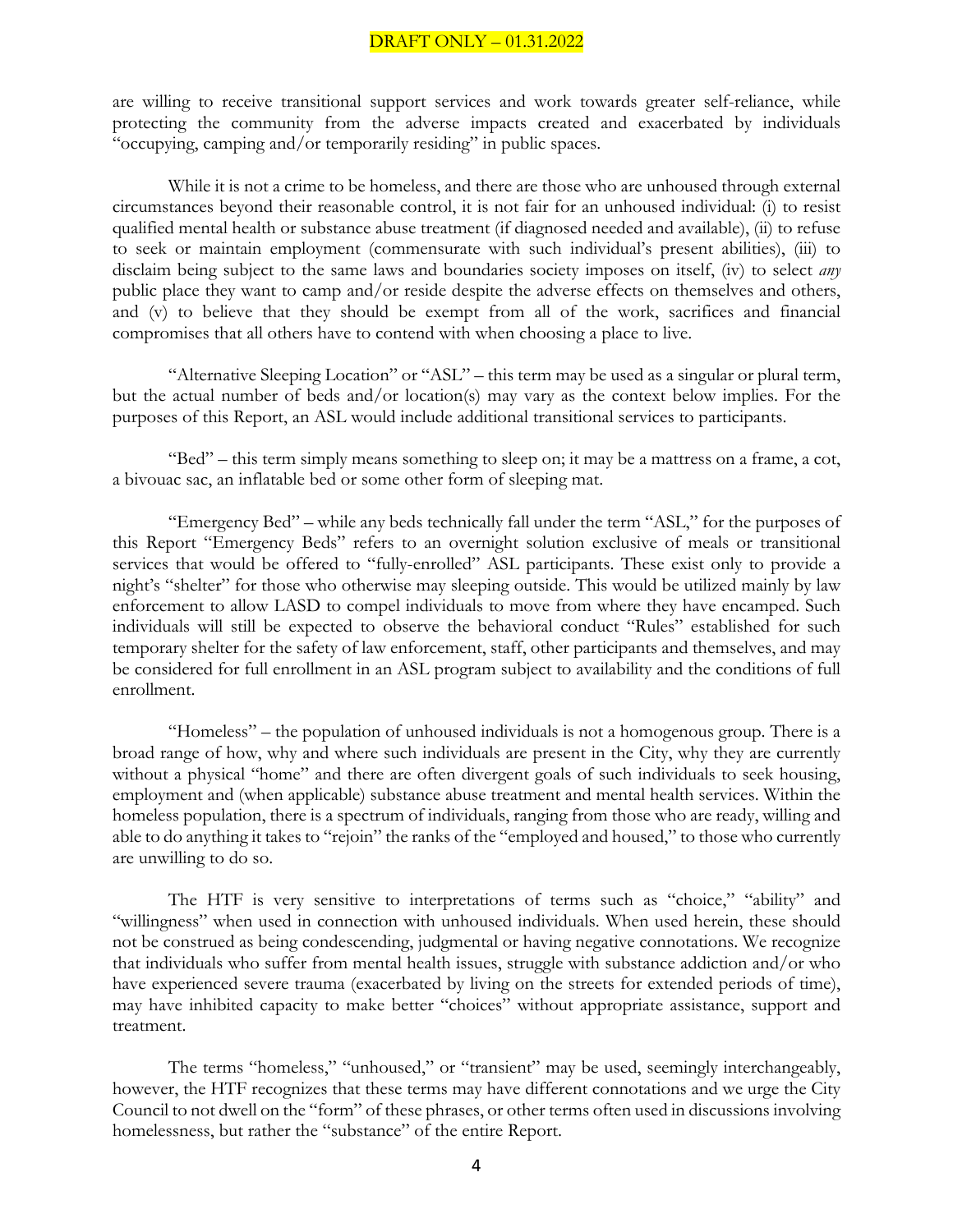#### **RECOMMENDATIONS**

#### **I. IDENTIFY AND/OR CREATE A VIABLE ASL**.

The HTF firmly recommends that the City Council take immediate steps to establish an Alternative Sleeping Location ("ASL") to help willing individuals experiencing homelessness transition to sustainable housing solutions and greater self-reliance. The ASL would provide shortterm sleeping arrangements and transitional support services to those who agree to (and continue to abide by) certain basic behavioral standards and demonstrate continuing efforts to become sustainably housed and increasingly self-reliant (to the extent of their capacity to do so). ASL participants would be expected to engage during the day in certain activities furthering that objective. The ASL would also provide certain overnight-only "emergency beds" (as discussed below) that will allow LASD to enforce no-camping and similar ordinances throughout the entirety of the City.

Noting the current homeless count of approximately 140 individuals, the experience of other cities, and the advice of local experts regarding the Malibu homeless population, the HTF firmly recommends that the City Council take immediate steps to identify and/or facilitate an Alternate Sleeping Location ("ASL") that can accommodate <u>at least</u> six (6) and <u>up to a maximum</u> of thirty (30) beds. The HTF believes this range of beds will be sufficient to accommodate those individuals who would accept assistance and be willing to abide by the conditions for participation.

The HTF is well aware that the choice of location(s) for any ASL has always been one of the most challenging and potentially contentious of issues. No location would be without unique challenges and the HTF has weighed many factors, including without limitation, speed of implementation, Community support (or opposition), practicality, where the participants "go" when they are not in the ASL and an ASL's proximity to the following (in no particular order):

- (i) Public transportation.
- (ii) Hospital and Other Medical Facilities.
- (iii) Treatment Services (Mental Health and/or Substance Abuse Facilities).
- (iv) General Life Services (food, laundry, etc.).
- (v) Potential Employment Opportunities & Affordable Housing.
- (vi) Continuing Education/Vocational Training.

(vi) Residences, schools, and other more vulnerable areas (including, without limitation, fire hazard zones).

**A. LOCATION.** Based upon the above criteria, which is driven by proximity of an ASL, it seems that it would be better for individuals experiencing homelessness to have an ASL located outside the City if such a location would provide more ready access to medical, mental health and addiction treatment options, employment and associated affordable housing opportunities and so forth. The HTF recommends that the primary location ("Primary Location") for an ASL should be outside the City of Malibu and within approximately twenty (20) miles of the LASD Lost Hills Station or the Malibu Substation (when such substation comes online). The HTF also recommends that some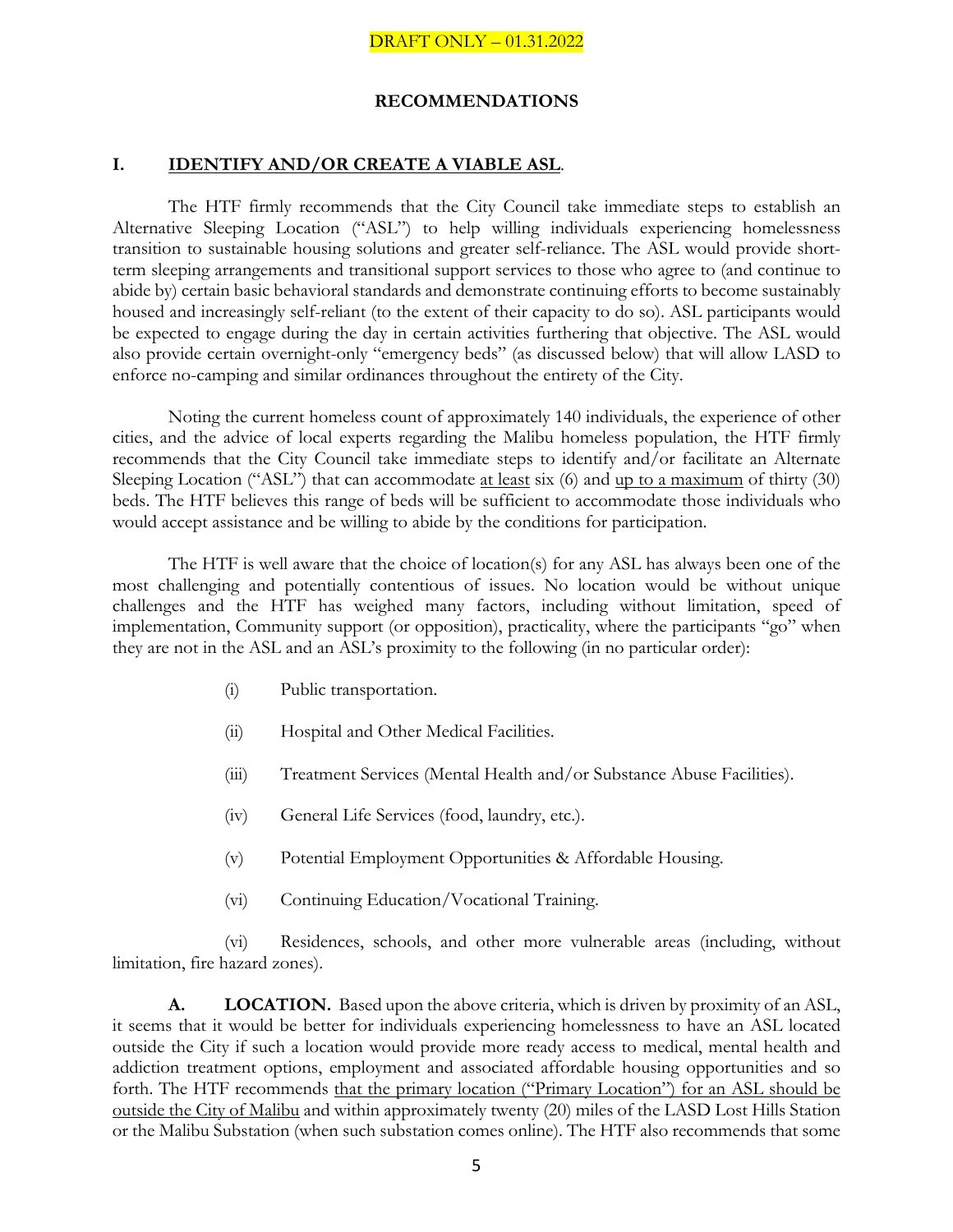form(s) of transportation be offered/provided (as discussed further below). Prior to choosing any specific location(s) outside of Malibu, the City should take the necessary steps to verify that such location(s) would permit full LASD enforcement of the City's no-camping and similar ordinances.

The HTF recommends that if, and only if, the Primary Location (i.e. locating an ASL outside the City) is found to be untenable, economically unfeasible *or* that it can be demonstrated that, after applying all reasonable legal efforts, the Primary Location cannot satisfy the need for the enforcement discussed herein, then, and only then, would the HTF recommend that the City Council consider establishing an ASL inside the City.

#### **Pros of an ASL located outside the City:**

**(i) Proximity to the Above Services**. It may be better for individuals experiencing homelessness to have an ASL located outside the City if such a location would provide more ready access to public transportation, medical, mental health and addiction treatment options, employment and associated affordable housing opportunities. The HTF believes that Malibuites are generally very caring and compassionate about the plights of individuals experiencing homelessness and want to see as many of these individuals get better and become employed and housed, and this would be a beneficial way to achieve that objective.

**(ii) Short Term "Fix" vs Long Term "Solution."** The HTF believes that while there would be certain expedient advantages of establishing an ASL within the City limits, it would not be to the advantage of individuals experiencing homelessness as the ultimate goal is to assist them to obtain long term housing and employment, reconnect them with families and other supportive services, restore self-confidence and dignity and thus ending the cycle of despair and homelessness. Given the City's limited services, employment opportunities and affordable housing, providing "beds" in Malibu may provide an extremely temporary "sleeping accommodation" but may actually result in prolonging the homeless experience of these individuals.

Though the recommendation is for a location outside the City, the following are presented as some advantages of a location inside the City:

**(iii) Transportation**. Any ASL, whether outside or within the City, will likely necessitate providing some form of transportation to the ASLs. That said, locations outside the City may involve greater transportation-related costs.

**(iv) LASD Enforcement**. The HTF has used the best feedback available to it when concluding that an ASL outside the City may allow for LASD enforcement. While no individual's opinion on this matter is "gospel," we have taken into consideration the recent comments made by LASD representatives in public and private meetings. Our interpretation of these dialogues has been that the LASD is willing to enforce as long as there is some ASL, "somewhere" and that if it is, indeed, outside the City, its proximity should be "reasonable." The HTF is also aware that terms like "reasonable" are highly subjective, and may require additional adjudication - please refer to the section entitled "Legal Clarity" below. Nonetheless, it is believed that a location within the City would mitigate that subjectivity in the context of the County's (and thus LASD's) evaluation of whether the ASL's location will satisfy criteria adjudicated in Martin v Boise.

**(v) Mentor Support, Meals & Other Services**. With a locally situated ASL, meal services provided by local charitable groups may be redirected to the ASL, reducing the cost of operating the ASL and ending the current provision of meals to the homeless population at large. In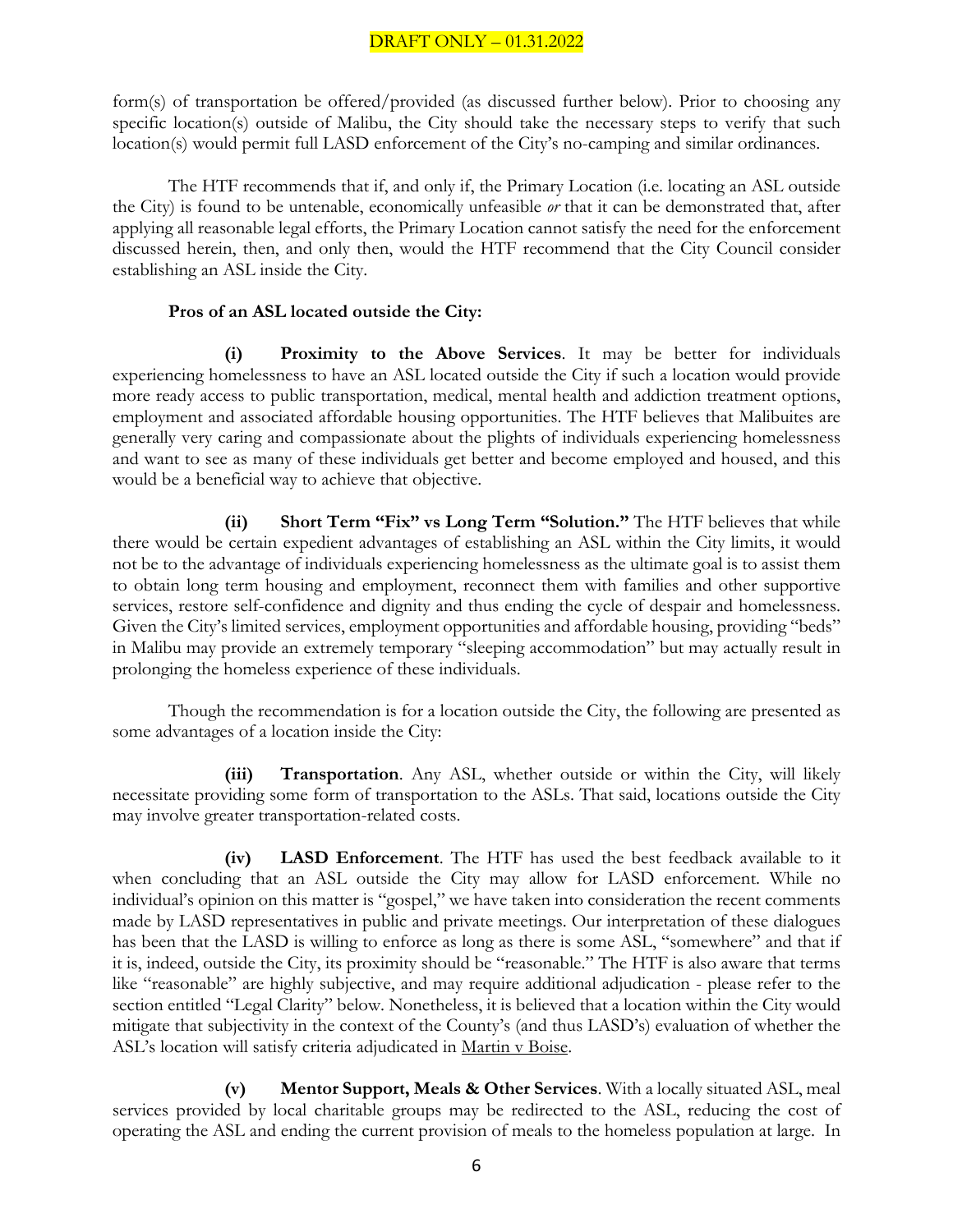addition, a locally situated ASL would facilitate Malibu residents serving as volunteers and mentors to ASL participants (similar to Big Brother/Big Sister programs), providing much-needed emotional support and other services to participants, greatly facilitating their transition to sustainable housing.

**(vi) Self-Governance**. Management of a location within the City may be simpler from a governance perspective. Managing an ASL in another jurisdiction may subject the ASL to policies and statutes beyond the City's control, and may present conditions, procedures and requirements that would render the ASL more costly to run, less adaptable to changes in conditions and less effective in its mission.

**B. NUMBER OF BEDS.** The HTF recommends an ASL of <u>at least</u> six (6) and up to thirty (30) beds, PROVIDED THAT, if feasible, the City should commence with the smaller number and scale up to the maximum only as needed. Should an ASL be situated inside the City, it should have a Maximum Bed Count ("Cap") of thirty (30) beds established by a City ordinance or statute. Given limited availability of services, municipal property and local zoning ordinances, the HTF believes that this Cap is the maximum that could be feasibly supported within the City. Should more beds be required, they would, by ordinance or statute, have to be located outside the City.

**C. FACILITIES.** Regardless of location, an ASL should adhere to the following minimal standards/characteristics:

**(i) ASL vs Housing.** The ASL is not intended to be housing. It is, as its name implies, an alternative sleeping location. As such, it should be "communal" in nature, and it should never deploy individual tents, "tiny homes," pallet houses, pods or similar forms of shelter—the HTF believes that progress in all of its forms is better accomplished with fellowship rather than isolation. It should be clean and dignified, but never viewed as a long-term solution or preferable to being employed and obtaining true "housing."

**(ii) Temporary & Mobile**. It should be as "temporary" and "mobile" in nature as zoning, construction, space and other constraints allow. The main reason is for speed of implementation, but the second reason is that the City may need to dismantle or relocate this ASL should it not solve issues of enforcement or, worse, create more problems than it is intended to resolve.

**(iii) As "Unobtrusive" as Possible**. It should be located in such a way as to not be readily visible from main streets, offices, residences, retail businesses or other commonly used public spaces.

**(iv) Green Zone/Zero Tolerance**. A "Zero Tolerance" zone should be established within a substantial radius of the ASL which will have enhanced security and enforcement of other drug sales (or use), loitering, camping, smoking (unless in safe, designated areas) and nuisance laws.

**(v) No Loitering**. It should prohibit, to the maximum extent possible, loitering. One of the greatest concerns that the HTF has, and it believes may be shared by Malibu residents (especially those who live or work near where such an ASL might be located) is that many of the ASL's participants will loiter all day long in or near the businesses, parks, bus stations, sidewalks and/or residences near the ASL, and with so much "idle" time, will potentially participate in negative actions detrimental to themselves, as well as the community. In order to alleviate this concern of the community, any local ASL must have some combination of mandatory participation in employment,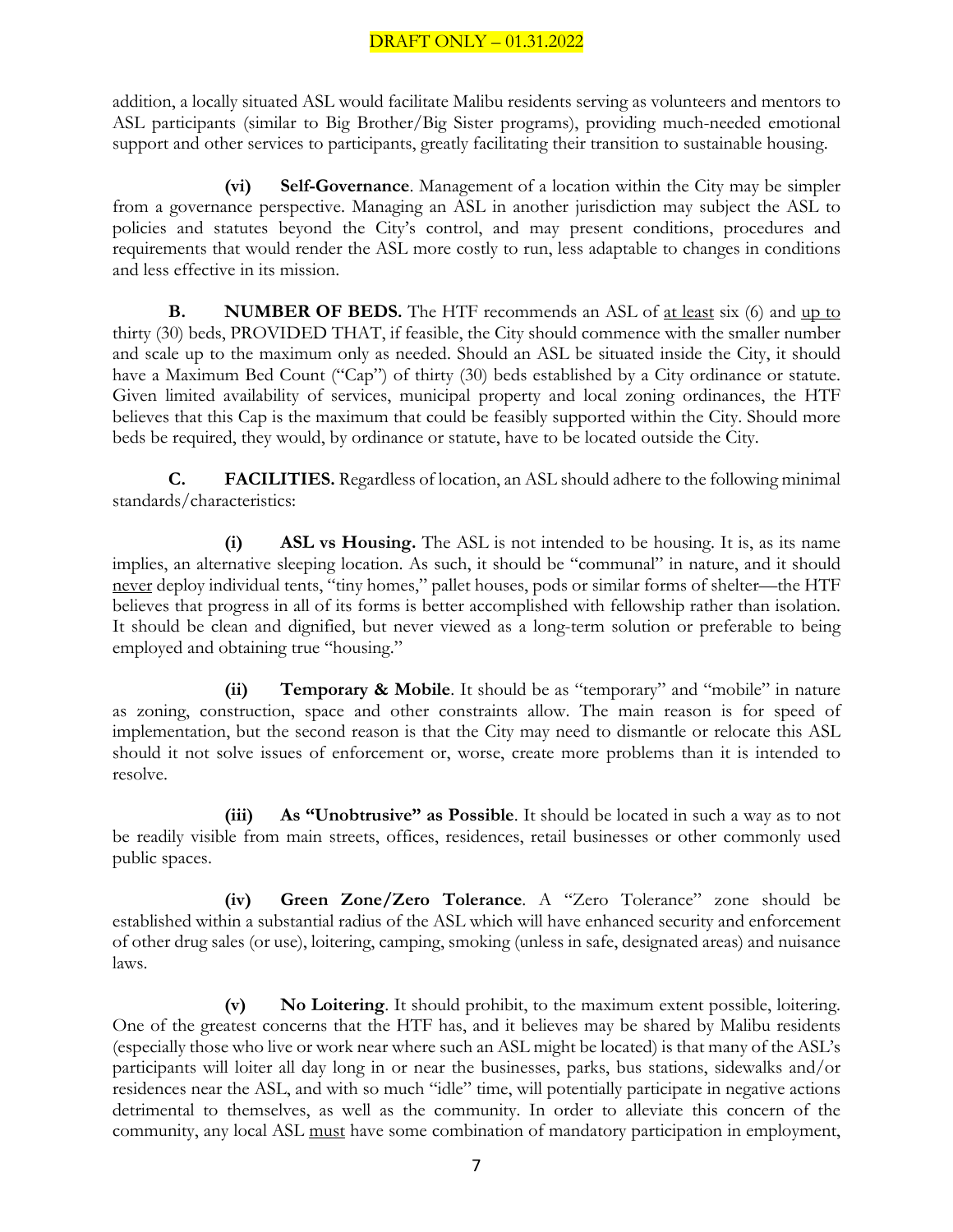treatment and/or counseling services during the day so the ASL's participants have some "obligation" to work on becoming sustainably housed and/or "give" something back to the community in return for the community's helping them.

**D. SINGLE FACILITY vs "MULTIPLE UNIT" MODEL.** The HTF has discussed various ways to create the number of beds it believes necessary to accomplish the goals set forth in its Charter as well as taking into consideration previous goals and objectives established by the City regarding reducing homelessness.

An option that was considered involved implementing one or more "modules" (each accommodating a maximum of six (6) individuals) within residential settings, inside or proximate to the City, via a series of contiguous or closely proximate single-family dwellings ("SFDs"). The HTF tasked a special ad hoc to review some of the legal issues that such an option could create. After reviewing their findings, which contained substantive legal concerns, and after considering other ethical and economic challenges, the HTF has determined not to recommend this option.

**E. LEVELS OF ASSISTANCE**. The HTF has also considered the level of assistance an ASL should provide and/or facilitate. The HTF recommends that the ASL include both (i) a small number of Emergency Beds and additional beds with some form of transitional services for those individuals who agree to participate and abide by the conditions for such assistance (discussed further below under the section entitled, "Rules").

The HTF recommends that the transitional services be contingent upon an individual's: (i) willingness to participate in the ASL's self-improvement programs, (ii) continued efforts towards increasing self-reliance, and (iii) continued compliance with the Rules (described below) of the ASL. Priority for these transitional beds should be given to those individuals who can demonstrate a "nexus" to the City.

**(i) Emergency Beds.** These would be the most basic, "no-frills" cot, bivouac sac or sleeping mat in a communal space. There would be access to simple lavatory facilities, (possibly porta-potties) and no evening meals would be offered. Individuals will: (i) have to vacate each morning, (ii) only be able to bring into the ASL personal items that they can carry, (iii) not be able to store belongings, and (iv) be subject to all of the Rules discussed below. These emergency beds are also for use by law enforcement as a means to relocate individuals from unsafe, unsanitary and inappropriate locations by giving them this alternative sleeping option.

**(ii) Transitional Services**. While emergency-only beds provide a necessary and humane function, they do little to create sustainable housing opportunities. The net result of which may be that over time the numbers of unhoused individuals will simply continue to grow, arguably necessitating and ever-growing number of emergency beds. Transitional Services are geared toward assisting individuals in their pursuit of employment, housing and substance abuse and mental health treatments. Only those individuals who qualify for and are willing to abide by the terms for participation in the ASL may be enrolled in Transitional Services.

It is understandable that an individual who has spent an extended length of time sleeping on sidewalks, under overpasses or in the brush may not immediately able to start seeking employment and housing opportunities with success. This is generally even more true if such individual has mental health, trauma or substance abuse issues. The beginnings of transition living must begin the process of substance detox, trauma treatment, treatment of acute medical needs (i.e. lacerations, wounds, mites, etc.), improved body, hair and nail hygiene, haircuts, clean change of clothes, nourishment,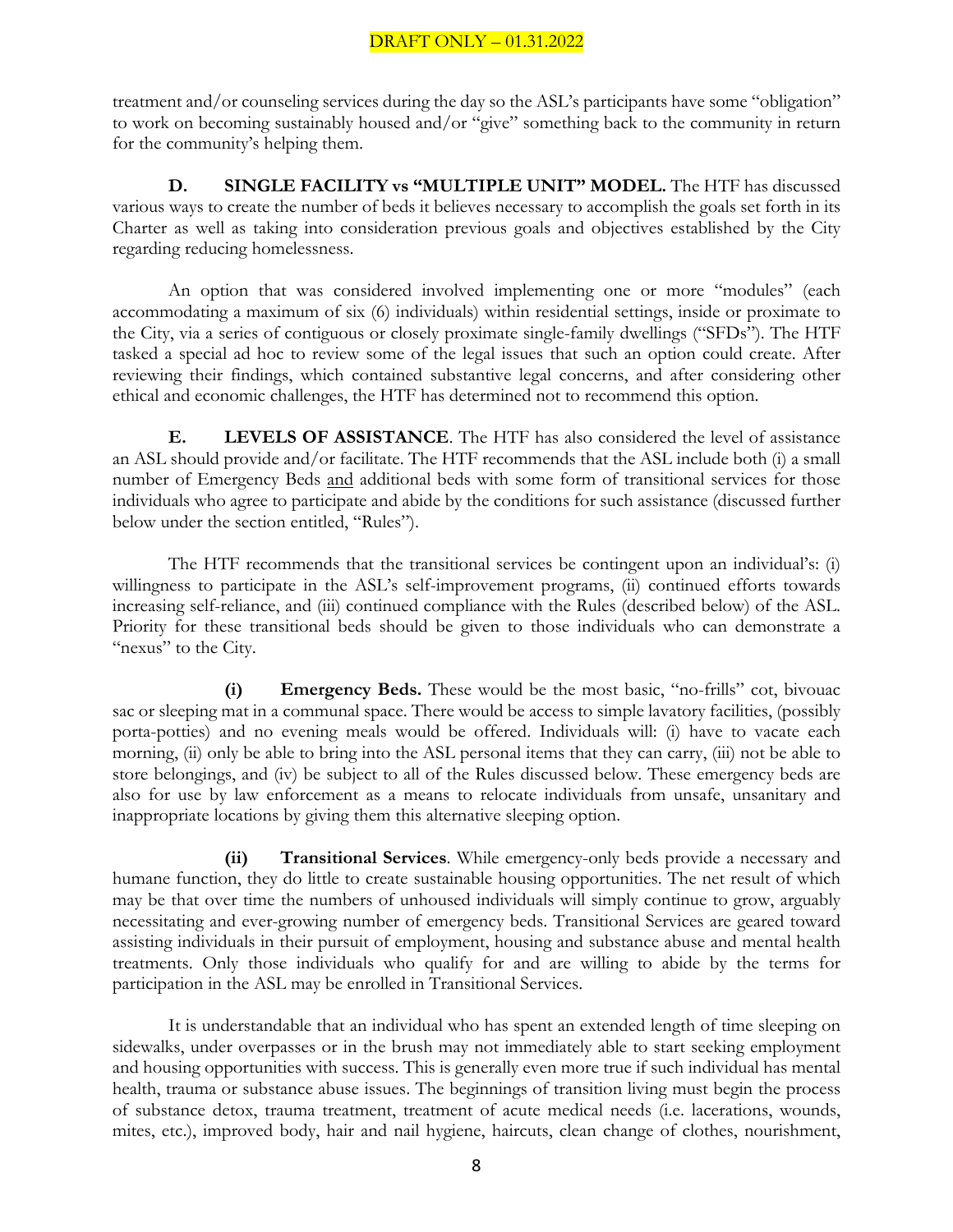sense of safety, reconnection with family and friends or the establishment of other trusted relationships, mental health services and/or identifying proper medications, etc.

Continued effort and compliance on their part will allow them to enter the next phase, which would have individuals working more closely with outreach professionals to identify and improve skill sets (including life skills, personal financial management skills and employment skills), create viable career and housing goals, while continuing to work on medical, mental health and substance issues. The "final" transitional level should contain the highest amount of focus on the next steps in terms of housing and employment and other governmental or private social services available. Participants at this level should enjoy the maximum privileges and "trust" and should be encouraged to consider assisting those who have recently "arrived."

**F. RULES FOR PARTICIPANTS**. Rules, requirements and/or responsibilities (collectively "Rules") are things that all members of the community adhere to, and the unhoused population should not be an exception, especially within the ASL—this is for their well-being and safety as well as for the well-being and safety of all staff and other participants. Any and all Rules will be administered with dignity and consistency, and with the ultimate goal of giving such individuals a far better chance of re-entering permanent housing than they currently have when they are sleeping in random public spaces. The HTF recommends that the City Council (utilizing the City Attorney) should carefully review the ASL's Rules so as not to run afoul of the Ninth Circuit's Ruling in Martin v. Boise, other relevant statutes as well as simple common sense.

It is recommended that the ASL review and adapt rules and policies that have been used successfully by other jurisdictions with ASLs, but at a minimum, the following should be adopted by the ASL (subject to appropriate vetting by the City Attorney):

**(i) Registration**. Any and all individuals who spend even one night in the ASL should be expected to "register." Such registration is not intended to be overwhelming or, in and of itself, an impediment to providing access to the ASL. It will also serve as the beginnings of an "intake" of such individual to see whether they are ready, willing and able to make changes and work towards "normalizing" their lives.

. **(ii) Curfews & Hours of Access**. To maintain the ASLs ability to function effectively and safely, there should be a reasonable curfew, so as not to have individuals coming and going after hours, which is not fair to the staff or other participants. In addition, the ASL must not become a place to "hang out all day," and thus participants must be utilizing their time during the day either working at existing employment, finding employment or working with staff on developing life skills, personal financial management skills, employment skills or other housing and health related issues.

**(iii) General Deportment**. While subjective in nature, all staff and participants must maintain themselves at all times in a civil manner and refrain from actions that are detrimental to others who are either working/volunteering at the ASL or are participants who are trying to work towards housing and employment goals. Offensive and vulgar language, harassment or intimidation of others, smoking (unless in designated areas), excessively loud noises or criminal behaviors should not be tolerated and, after warning (if applicable), should result in expulsion from the ASL. The ASL should have the ability to remove or deny entry to any individual who is, or who in the past, has demonstrated behaviors that make them a danger to themselves or others.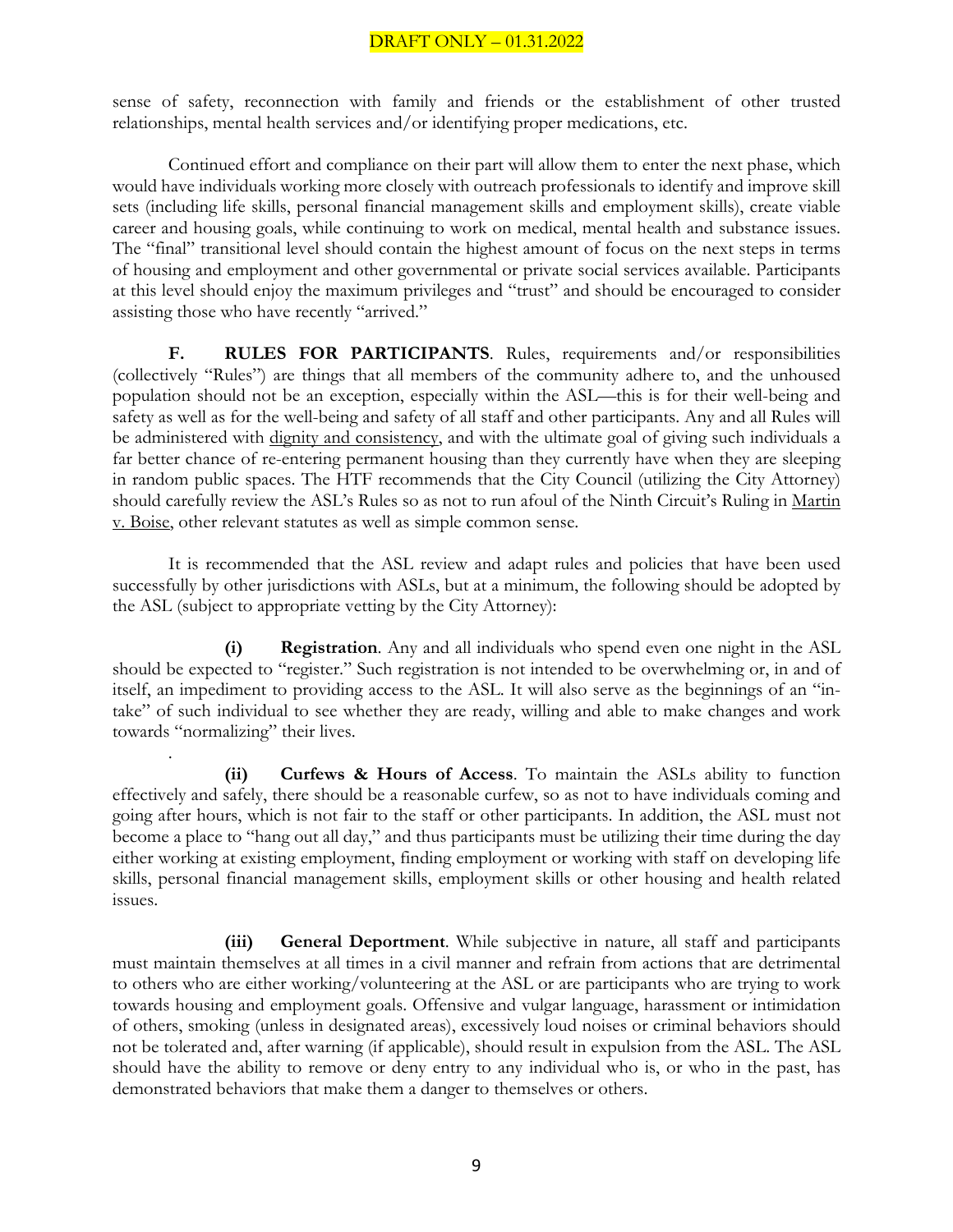**(iv) Drug Use.** Not all participants in the ASL have substance abuse issues (whether from illegal drugs or an abuse of "legal" pharmaceuticals), but those that do must be willing to accept substance abuse treatment and consider alternatives to continued substance abuse. That said, it is simply not possible for the ASL to make abstinence (away from the ASL) a requirement, PROVIDED HOWEVER, that there must be a zero-tolerance policy of substance use or possession inside the ASL or its surrounding "Green Zone." Participants must consent to having their persons and/or belongings searched to ensure that they are in compliance with this policy. In addition, the ASL should have the right to deny entry to any person who appears to be intoxicated and/or "under the influence" when such appearance is accompanied by behaviors that may be unsafe for staff and other participants. The HTF understands that this may require a "judgment call" by a staff member, and some protocols should be put in place to ensure that this is meted out fairly, and in such a way as to not place the ASL or any of its staff in actual danger or other legal jeopardy.

**(v) Participation in Services.** As discussed above, the ASL isn't intended to be housing, but rather, a temporary place for an individual experiencing homelessness to sleep and obtain services that will allow such individual to become sustainably "housed." Remaining homeless without putting in any effort to becoming sustainably housed, employed and healthier is not an option for participants in the ASL. They must work a program with their assigned staff member or outreach worker in order to stay in the ASL.

**(vi) Maintaining Cleanliness of the ASL**. All participants in the ASL must share in the general safety, security and cleanliness of the entire ASL including the surrounding area. The ASL's staff is not there to clean up after participants, but rather must meet out tasks in a fair and consistent manner, and not as punitive measures. Specific accommodations may be made for those individuals with physical or psychological handicaps as appropriate, but all participants must do something to pitch in commensurate with their abilities.

**G. TRANSPORTATION.** Malibu is a small city in terms of population, but is extensive in terms of its land area and unique topography. As mentioned elsewhere, there are point-to-point distances within the City that are farther from each other than certain of the above external locations are from the center of Malibu. Even if an ASL were to be located inside the City, it is possible that an unhoused individual being asked to "move" might claim an inability to get to an ASL, and thus the City might theoretically be obligated to provide some "intra-city" transportation. It is envisioned that this transportation will have limited hours of operation.

Preliminary estimates are that an operational van (if needed, regardless of who owns and operates it) may cost approximately \$100,000 to \$200,000 per year depending on ASL location, excluding the initial cost to purchase or lease the vehicle, but including the costs of drivers, maintenance, gas, insurance, cleaning, parking/garaging, etc. The HTF encourages the City to also explore other options, including without limitation, "vouchers" for ride-shares or other third-party transportation.

The HTF is aware that there are legal, liability and logistical issues relating to transportation, however, we are also aware that other municipalities have dealt successfully with this issue and the City should review carefully what those other jurisdictions did to mitigate these issues.

**H. MANAGEMENT.** The HTF is acutely aware of the need to have any ASL run safely, cost-effectively and constructively. To that end, the HTF recommends that the City appoint a "board of directors" or some other management/oversight committee to oversee the operation of the ASL, to ensure both the high-quality operation of the ASL and operational compliance with the "hand up"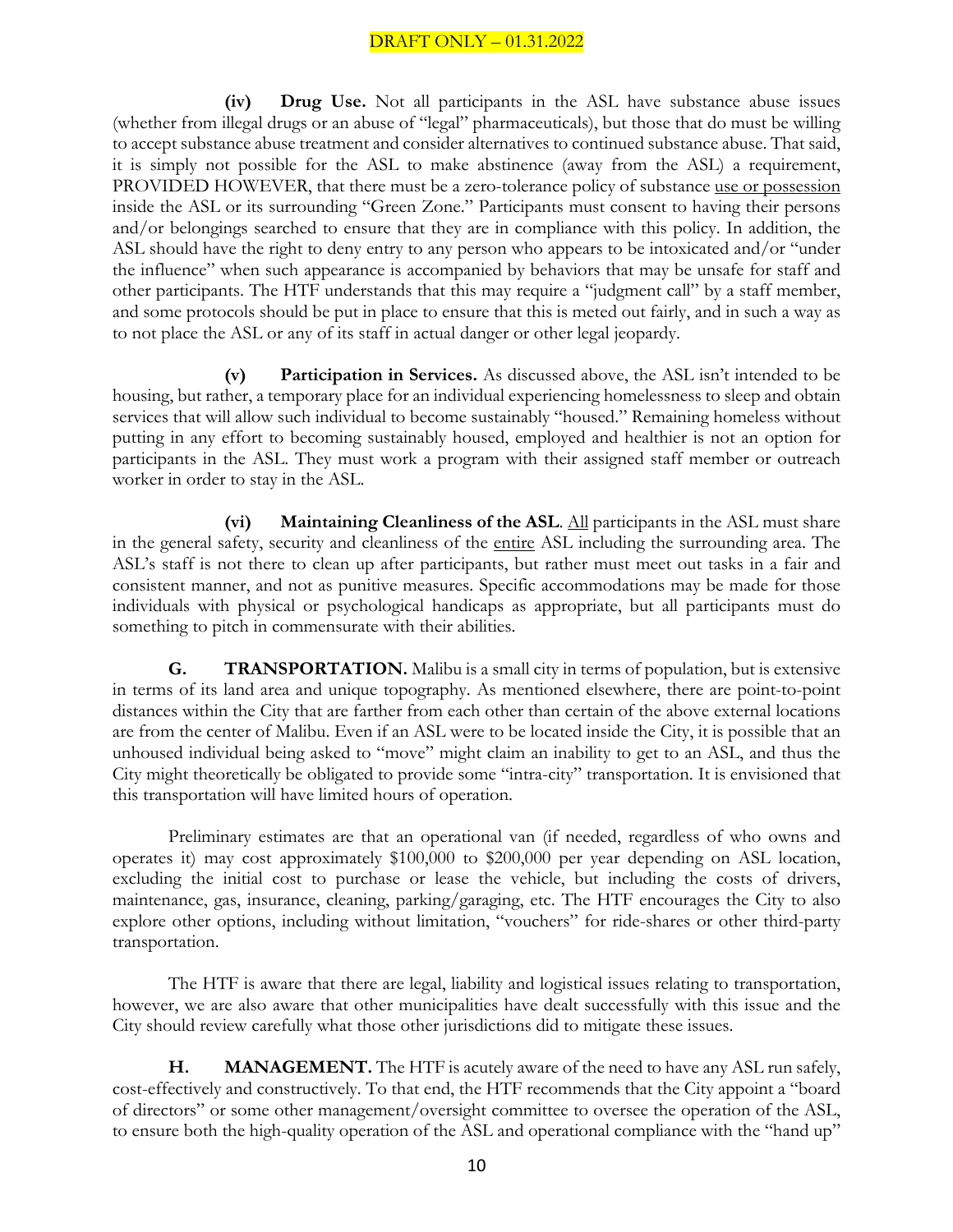philosophy discussed below. The board's oversight would include selecting, reviewing, and overseeing third parties who may be contracted to run and/or provide services for the ASL and its participants.

The following aspects of ASL management should be considered:

**(i) Philosophy**. The operator of the ASL should be committed (including explicitly by contract) to a "hand-up" rather than a "hand out" approach. This means emphasizing self-reliance to the extent of an individual's capacity, on a case-by-case basis, with all activities of the ASL designed to further that goal. Each ASL participant should agree to, and the ASL operator should proactively promote, constructive employment as the intended primary means of such individual's support, to the extent of such individual's capacity, family support as a secondary means, and reliance on government and other third-party support only as a tertiary measure to provide for necessities in excess of what the individual and/or their family is able to provide.

In furtherance of this philosophy, the ASL should offer resources designed to give each individual (1) purpose, whether though employment, service opportunities or other means, (2) whole education, including life skills, employment skills and personal financial management skills, and (3) real friendship, for example through a mentorship program that connects ASL participants with established members of the local community (in a safe environment). The HTF believes these three "human needs" to be critical to an individual's success in being sustainably housed.

**(ii) Execution**. In both the selection and the ongoing evaluation and retention of an operator, the City should diligently evaluate such operator's expertise, experience and capacity to enact a successful program consistent with the above philosophy. In addition to the diligent work of City staff in this regard, a board of directors comprised of knowledgeable and engaged citizens should be established to work with the City in overseeing successful operations. Historical results of the ASL operator, both in respect of its ongoing contract with the City and in respect of its work elsewhere, should be evaluated, including such periodic metrics as: (i) the number of people housed, (ii) the number of people remaining housed after one year and three years, (iii) the number of people reunited with friends and/or family, (iv) the number of people achieving gainful employment, and (v) the number of people retaining gainful employment after one year and three years.

In assisting ASL participants, a coordinated care model should be followed, in which all elements of each participant's transition are evaluated in periodic (e.g. weekly) case conferences. Such conferences should include providers of the various aspects of support, so that all such elements of support work in unity to ensure the proper type and amount of support throughout the participant's progression. Such support should be tailored to each individual based on such individual's specific strengths and needs, subject to core fundamental principles of self-reliance, compassion, and accountability. Key elements of successful operation would include case management, clinical case management, housing coordination, program management, and redundant 24/7 staffing adequately trained in conflict management, de-escalation and emergency procedures. Services may be provided by the ASL operator directly, by third-party contract, by subcontract, or by local individual or group volunteers.

**I. LEGAL ISSUES**. The HTF recommends that the City Council direct the City Attorney's Office to analyze certain legal issues that may arise relating to the ASL, including its impact on the full enforceability of the City's no-camping and similar ordinances, avoiding tenancy issues, or matters such as accessibility, liability and the enforceability of ASL rules. In addition, the HTF recommends that the City Council task the City Attorney with analyzing the various and optimal "ownership structures" of such an ASL, i.e. whether it is directly owned, leased and/or managed by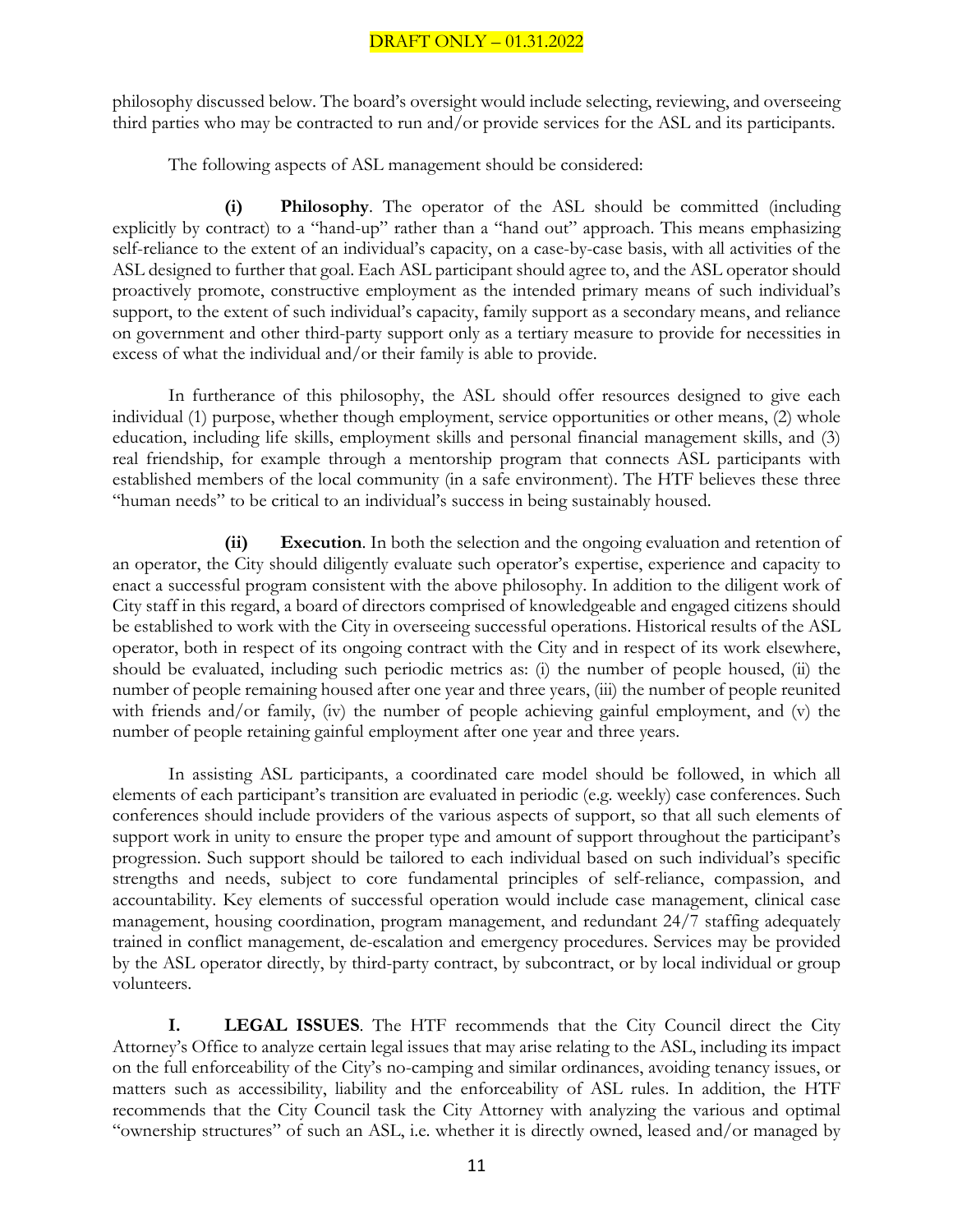the City, or whether it is owned, leased and/or run by a third-party (i.e. a non-Profit) which has contracted with the City for its beds and other services.

Should concerns arise about immediate enforcement of Malibu's existing laws and whether an ASL outside the City satisfies legal concerns, the HTF recommends that the City Council consider some additional proactive course (such as the filing of a Motion for Declaratory Judgment or similar action) to give better judicial clarity and allow for more robust enforcement.

**II. IDENTIFY "BEDS" AT EXISTING SHELTERS**. As a non-mutually exclusive option, the City should also immediately explore opportunities to "acquire" rights to utilize beds which may be available in one or more existing facilities proximate to the City, PROVIDED THAT: (i) the City is willing to provide, at the City's expense, reasonable transportation to such facilities, (ii) such facility operates in a manner consistent with the philosophy described above, and (iii) providing access (and transportation) to such beds would pass legal "muster" for law enforcement to enforce Malibu's "nocamping" related ordinances. This option, if viable, would most likely require the City to make financial contributions to such facilities (in an amount as yet undetermined) in order to have such beds "reserved" exclusively for the City's use. An advantage of this option, besides expediency and scalability, is that these would be owned and operated by others (contracted by other jurisdictions) and the City would have no management responsibilities.

The HTF is currently unaware of any specific viable options in other existing facilities, however, should they be identified *and* should they pass legal "muster" *and* be contractually available in sufficient quantities *and* be cost-feasible, the HTF would recommend that the City consider this option as part of a long-term solution, even possibly in lieu of some of the other recommended actions discussed above.

#### **III. EXISTING SERVICES & MEAL PROGRAMS**.

**A. EVALUATION OF EXISTING PROVIDERS**. With the implementation of an ASL, the HTF recommends that the City should evaluate the current "homeless" services contracted by the City to determine whether those contracts such services can be effectively performed by or in concert with the ASL and, accordingly, whether those contracts should be renewed, cancelled or modified in their scope and cost. The latter may allow the City's resources to be better allocated when implementing the plan(s) referenced herein.

**B. MEAL PROGRAMS**. Few Good Samaritan efforts get more support or vehement opposition than local meal programs. There are many within the Malibu community who have great compassion yet view these programs as counter-productive, creating continued dependency and of attracting more individuals experiencing homelessness to Malibu (who then simply elect to remain here). Those who organize these meal programs would respond that they are also compassionate people who truly want to help in conjunction with alternative services as part of a larger outreach, specifically by: (i) helping establish trusting relationships, (ii) identifying and determining real needs that can be addressed, and (iii) providing invaluable aid in the next steps with appropriate homeless service providers.

The establishment of an ASL (in or near the City) offers the organizers and volunteers of these meal programs to continue their good work while mitigating the perceived unintended consequences. The HTF has received commitments from several meal program sponsors, upon the establishment of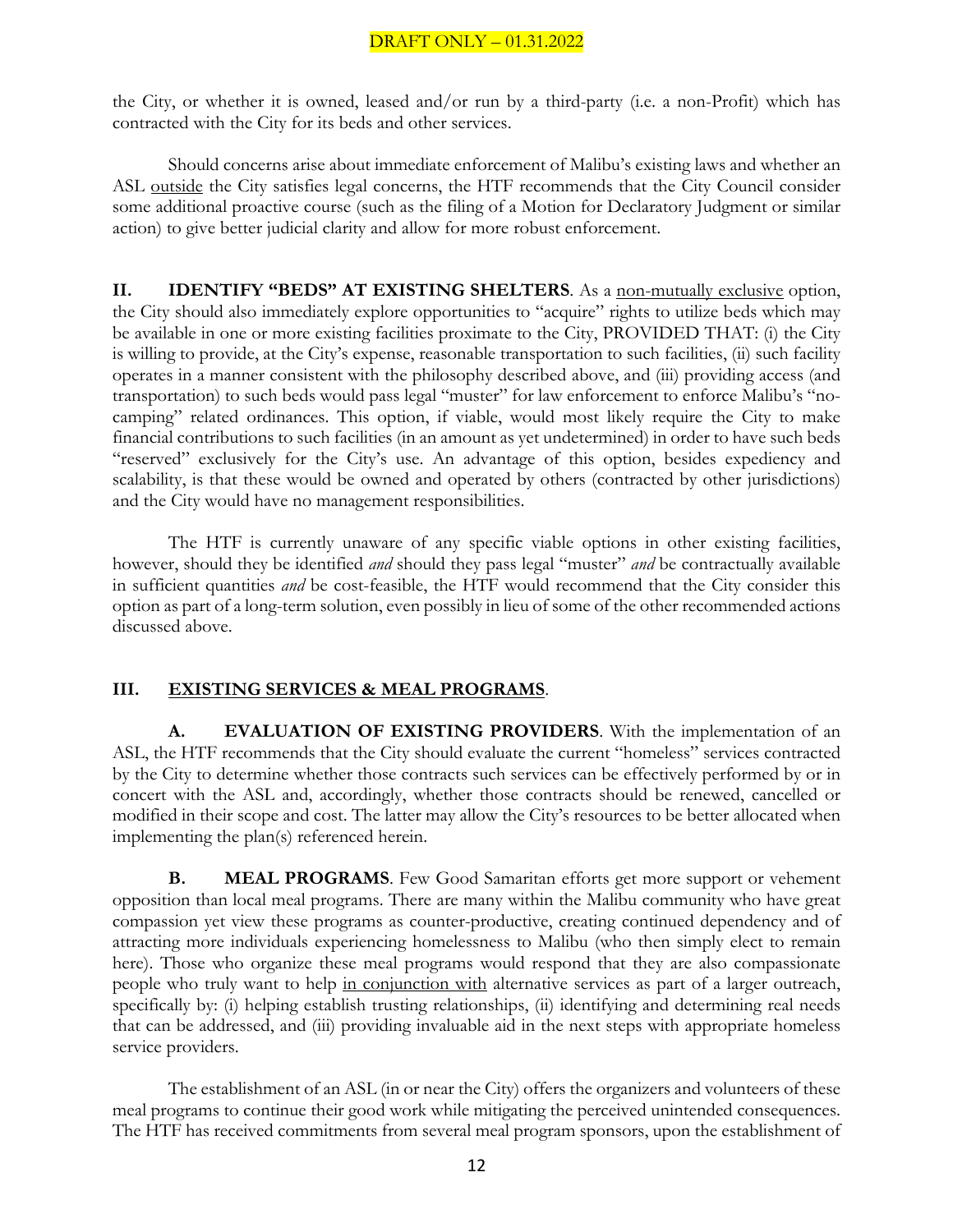an ASL, to re-direct their activities towards assisting those individuals who are participating in an ASL, rather than to the homeless population at large, provided the location of the ASL is reasonably accessible. Accomplishing this would be a potential win-win for the meal program organizers, for the entire community *and* for the individuals participating in the ASL's program(s) who are earnestly working hard to constructively change their lives.

#### **IV. PUBLIC SAFETY**.

While the establishment of a viable ASL may be an integral part of increasing the enforcement of local "camping/loitering/vagrancy" laws, the HTF strongly recommends that the City continue its efforts to ensure that these existing laws are enforced by the LASD. In addition, the City should encourage the Office of the Los Angeles County District Attorney to prosecute crimes by repeat offenders, and even first offenses that directly or indirectly threaten the health and safety of Malibu's residents (including the unhoused), guests, employees and visitors.

#### **V. FURTHER CITY COUNCIL ACTIONS**.

The HTF recommends that City Council adopt these recommendations and instruct City staff to conduct such analysis and review as may be prerequisite, and develop a plan to implement such recommendations as soon as practicable.

Furthermore, the HTF would request that if the City Council elects to pursue establishing an ASL, and gives clearer guidance on the location as recommended above, that the City tasks the HTF to proceed forward, working closely with City staff, to further identify and evaluate specific potential locations within the "chosen" area(s).

#### **ADDITIONAL COMMENTS**

As pointed out in the Executive Summary, while the above Report reflects the opinions and recommendations of a majority of HTF members, it should not be construed as representing unanimity. The following are several key areas where a minority of HTF members expressed a dissenting or alternate opinion:

A. NO ASL. One HTF member was opposed to the creation of an ASL, regardless of location, size or make-up.

B. LOCATION. Two HTF members believed that the City should consider locations inside the City first. While the remainder (except for the individual referenced in "A" above) were supportive of a location inside the City (as a secondary option), all expressed concerns about where such a Malibu ASL might be located. They highlighted the need for limitations on size and that the challenges of a local ASL must be offset by a commensurate increase in enforcement of the laws intended to provide for the health, safety and well-being of the entire community.

C. MODULARIZED MODEL. One HTF member believed that the option discussed above in Section I.D (SINGLE FACILITY vs "MULTIPLE UNIT" MODEL) was not only viable, but a better solution than the single "centralized" facility recommended above.